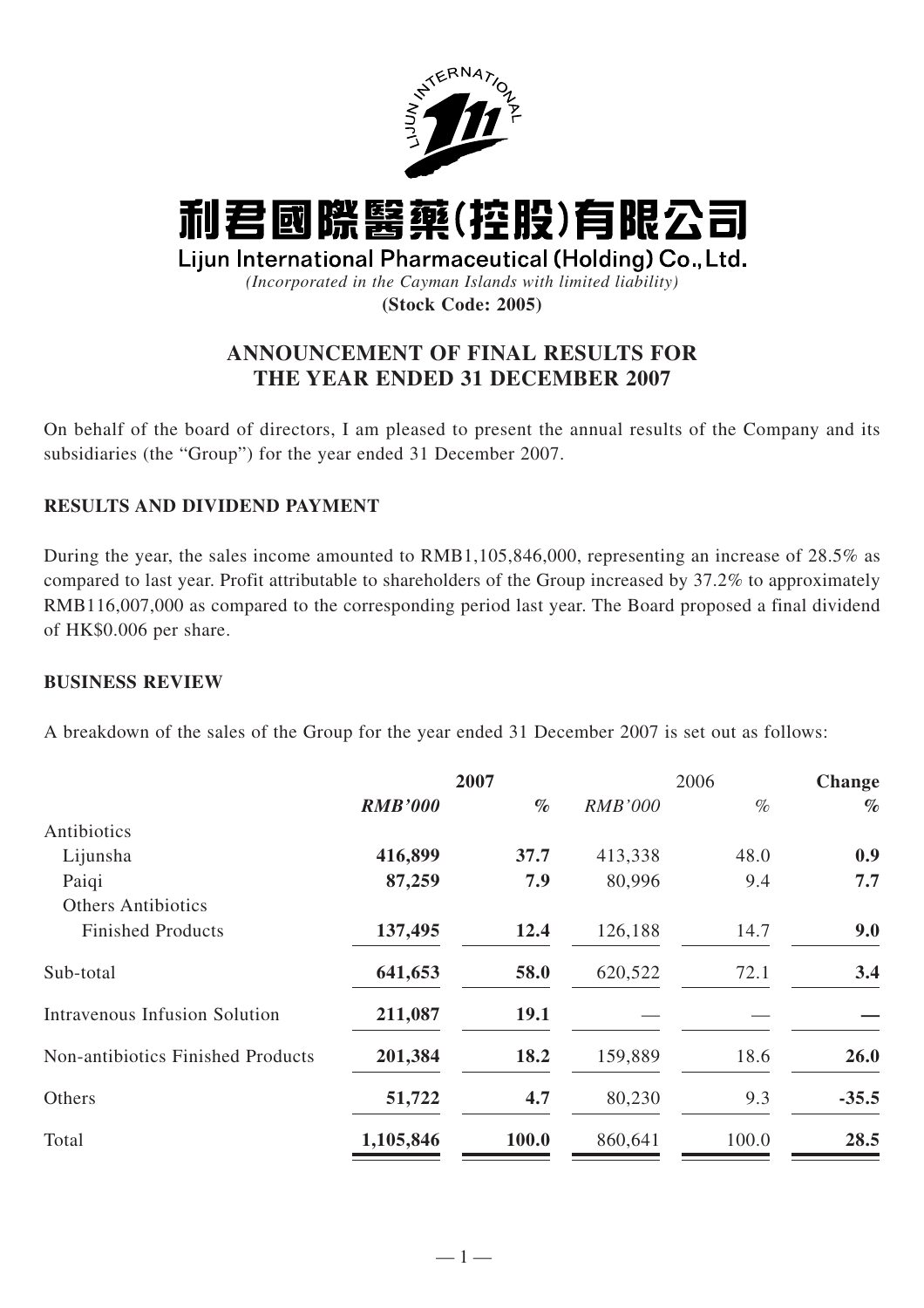The operation environment of the pharmaceutical industry in the PRC showed distinct improvements in 2007 as the State's policies promulgated in 2006 started to take effect, including efforts in reforming the pharmaceutical sales market, enhancement of the operation environment, increased investments in medical insurance system by the government and widened coverage by the medical insurance system. On the other hand, benefiting from the completion of acquisition of Shijiazhuang No. 4 Pharmaceutical Co., Ltd. ("Shijiazhuang No. 4 Pharma"), the overall business of the Group significantly improved. Enjoying an immediate expansion of its scale of assets and profit base, the Group shook off the past excessive dependence on antibiotics market, and commenced the business of intravenous infusion products, which demands higher quality and more advanced technological levels, forming an important cornerstone for the future development of the Group.

Stable growth of the antibiotics business: During the year, sales of antibiotics reached RMB641,653,000, representing an increase of 3.4% as compared to the corresponding period last year. Of which, our core product, Lijunsha, generated sales of RMB416,899,000, similar to that of last year. Paiqi, a third generation antibiotics, recorded sales of RMB87,259,000, representing an increase of 7.7% from last year. Other antibiotics achieved satisfactory growth, with a 9.0% growth of sales from last year to RMB137,495,000.

Intravenous infusion business attained fast growth: After becoming a part of our business profile, the intravenous infusion business of Shijiazhuang No. 4 Pharma to our business profile maintained smooth operation and successfully realized the annual profit objectives set out upon acquisition of the business. The profits after tax was RMB86,059,000 for the year ended 31 December 2007, which is 22.9% higher than the guaranteed profits of RMB70,000,000. In response to the trend of intravenous infusion packaging, the Group has substantially boosted the production capacity and volume of infusion products in PP plastic bottle and non-PVC soft bag packing during the year. The production volume of infusion products in PP plastic bottle marked an increase 67% from last year, and that of non-PVC soft bag packing recorded an even more remarkable growth of 2.3 times, making us one of the largest players among the manufacturers of infusion products in non-PVC soft bag packing in the PRC.

Rapid growth of other pharmaceuticals: Benefiting from the State's medical system reform and increased investments in the city and rural medical insurance system by the government, the general medicine products produced by the Group attained rapid growth. Sales for the year reached RMB201,384,000, representing an increase of 26.0% as compared to last year, recording double-digit growth for the second consecutive year.

# **OUTLOOK**

1. Intravenous infusion products will become the main driving force for the Group's future growth: Given that the Group's intravenous infusion products have attained leading international standards in terms of production, technologies, management and product quality, the sales of the products was robust in the medium to large scaled hospitals in the PRC. In the coming year, the Group will continue to expand its production scale and increase the production capacity for infusion products in non-PVC soft packing and PP plastic bottle, with the objective to tap the high-end market. The Group believes that intravenous infusion products will achieve rapid growth in the coming years and become the main driving force of the Group's business.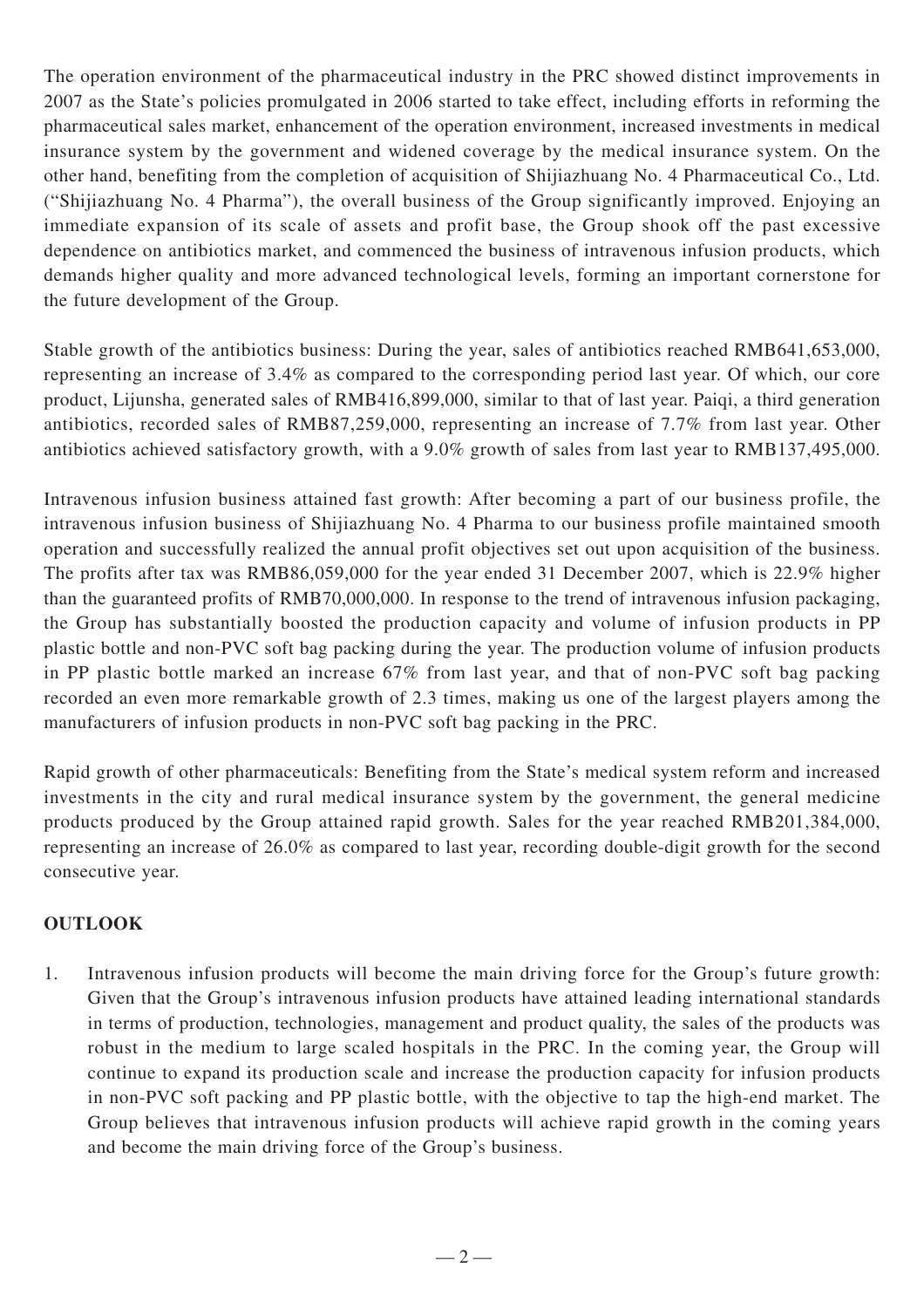- 2. Maintain the leading market position of Macrolide antibiotics: Through continuous effort in expanding the rural and city community markets, the Group strives to maintain the leading market position of Macrolide antibiotics, including the king product in the category, Lijunsha. We will also continue to expand the market share in the city market of the third generation product, Paiqi, in order to sustain the growth of the third generation product.
- 3. Maintain the rapid growth in other pharmaceutical products: Capitalizing the opportunities brought by the State's establishment of the new city community and rural medical insurance system, the Group will leverage on its brand advantages to reinforce penetration into these markets and thereby sustaining the continuous rapid growth in general medicine products.
- 4. Launch of OTC products and healthcare products: With the completion of the production line for soft capsule products and oral solution, the Group will progressively launch a series of OTC products and healthcare products in the market in the coming year. Lijungai products have made initial debut and has progressively gained popularity through advertising and other means of promotion, forming a new growth point for the Group's business.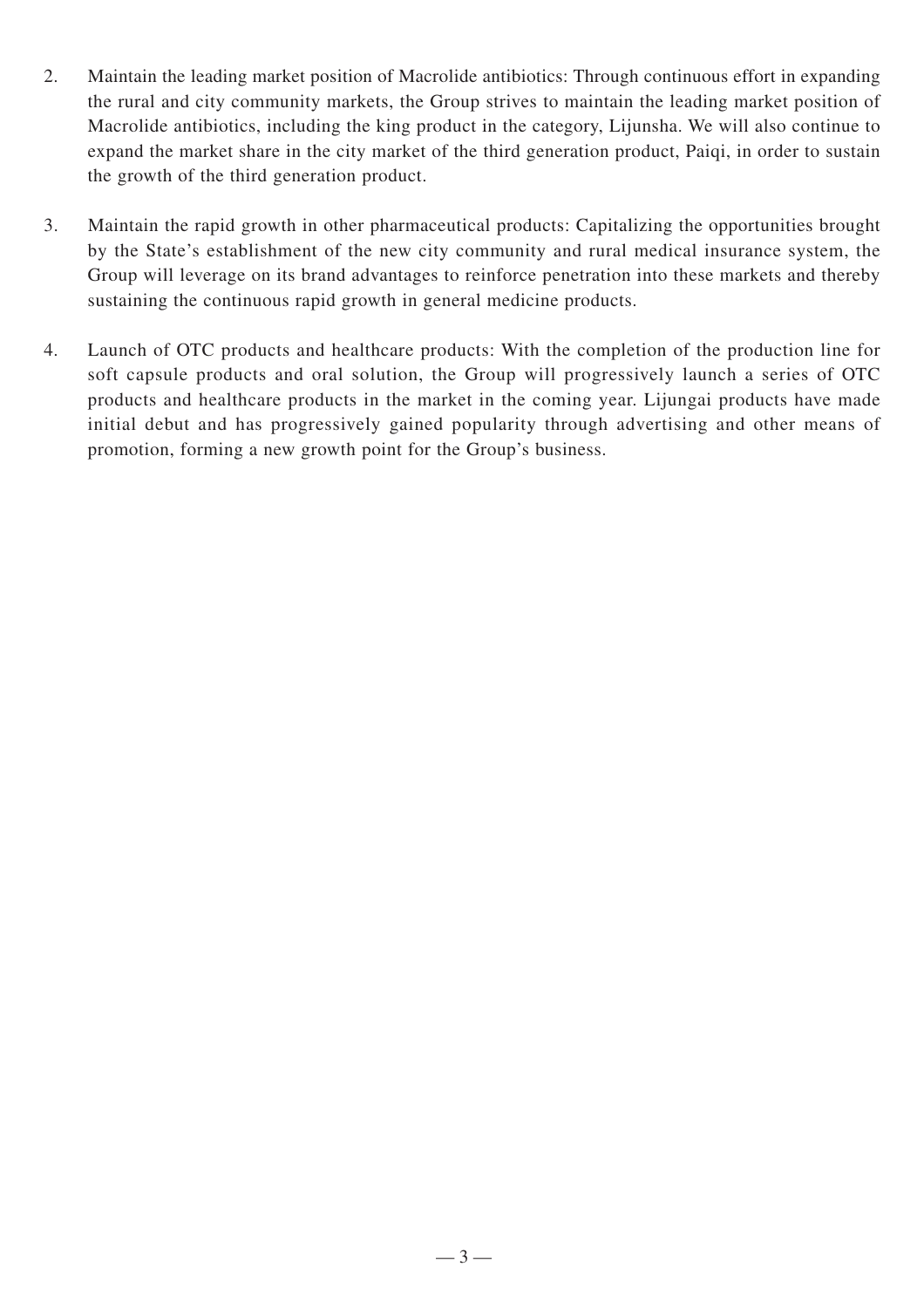## **CONSOLIDATED INCOME STATEMENT**

*For the year ended 31 December 2007 (All amounts in RMB unless otherwise stated)*

|                | <b>Year ended 31 December</b> |                |
|----------------|-------------------------------|----------------|
| <b>Note</b>    | 2007                          | 2006           |
|                | <b>RMB'000</b>                | <b>RMB'000</b> |
| $\mathfrak{Z}$ | 1,105,846                     | 860,641        |
|                | (544, 402)                    | (415,806)      |
|                | 561,444                       | 444,835        |
| $\mathfrak{Z}$ | 23,636                        | 176            |
|                | (282, 184)                    | (223, 726)     |
|                | (146, 334)                    | (123,992)      |
|                | 156,562                       | 97,293         |
| $\overline{4}$ | 3,814                         | 5,340          |
| $\overline{4}$ | (32, 265)                     | (10, 232)      |
|                | 128,111                       | 92,401         |
| $\mathfrak{H}$ | (12,075)                      | 966            |
|                | 116,036                       | 93,367         |
|                |                               |                |
|                |                               | 84,575         |
|                | 29                            | 8,792          |
|                | 116,036                       | 93,367         |
|                |                               |                |
| 6              | 0.067                         | 0.058          |
| 6              | 0.065                         | 0.058          |
| $\overline{7}$ | 30,694                        | 41,363         |
|                |                               | 116,007        |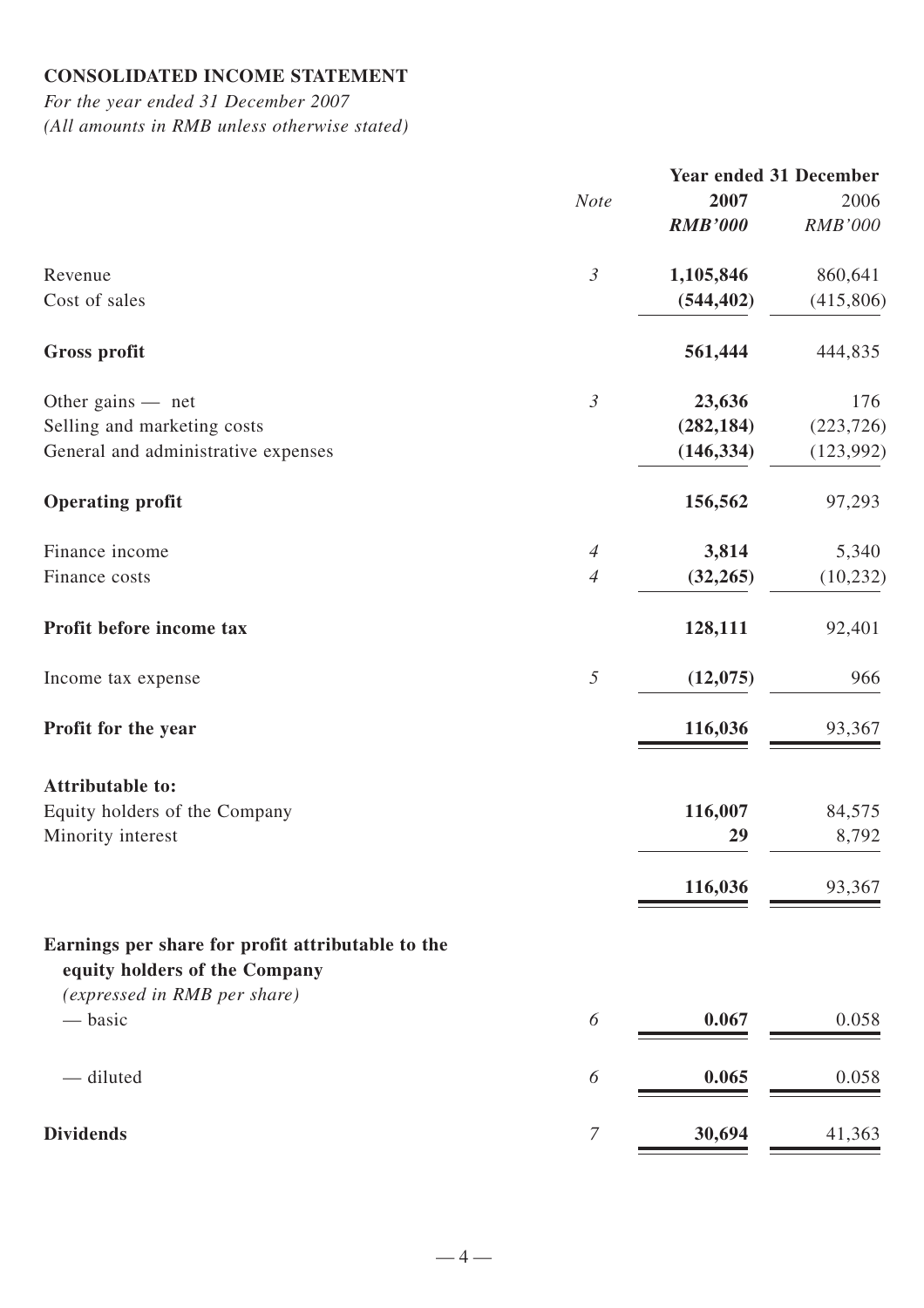# **CONSOLIDATED BALANCE SHEET**

*As at 31 December 2007 (All amounts in RMB unless otherwise stated)*

|                                                                      |             | As at 31 December      |                        |
|----------------------------------------------------------------------|-------------|------------------------|------------------------|
|                                                                      | <b>Note</b> | 2007<br><b>RMB'000</b> | 2006<br><b>RMB'000</b> |
| <b>ASSETS</b>                                                        |             |                        |                        |
| <b>Non-current assets</b>                                            |             |                        |                        |
| Land use rights                                                      |             | 63,704                 | 6,945                  |
| Property, plant and equipment                                        |             | 673,824                | 359,943                |
| Intangible assets                                                    |             | 515,077                | 6,983                  |
| Deferred income tax assets                                           |             | 12,691                 | 8,402                  |
| Available-for-sale financial assets                                  |             | 4,029                  | 609                    |
|                                                                      |             | 1,269,325              | 382,882                |
| <b>Current assets</b>                                                |             |                        |                        |
| Inventories                                                          |             | 178,290                | 85,485                 |
| Trade and bills receivable                                           | 8           | 309,760                | 215,867                |
| Prepayments, deposits and other receivables                          |             | 50,204                 | 47,039                 |
| Other financial assets at fair value through profit or loss          |             | 462                    |                        |
| Restricted cash                                                      |             | 40,242                 | 16,248                 |
| Cash and cash equivalents                                            |             | 92,686                 | 167,387                |
|                                                                      |             | 671,644                | 532,026                |
| <b>Total assets</b>                                                  |             | 1,940,969              | 914,908                |
| <b>EQUITY</b>                                                        |             |                        |                        |
| Capital and reserves attributable to the<br>Company's equity holders |             |                        |                        |
| Share capital                                                        |             | 41,276                 | 30,229                 |
| Reserves                                                             |             | 1,077,976              | 472,088                |
|                                                                      |             | 1,119,252              | 502,317                |
| <b>Minority interest</b>                                             |             | 749                    |                        |
| <b>Total equity</b>                                                  |             | 1,120,001              | 502,317                |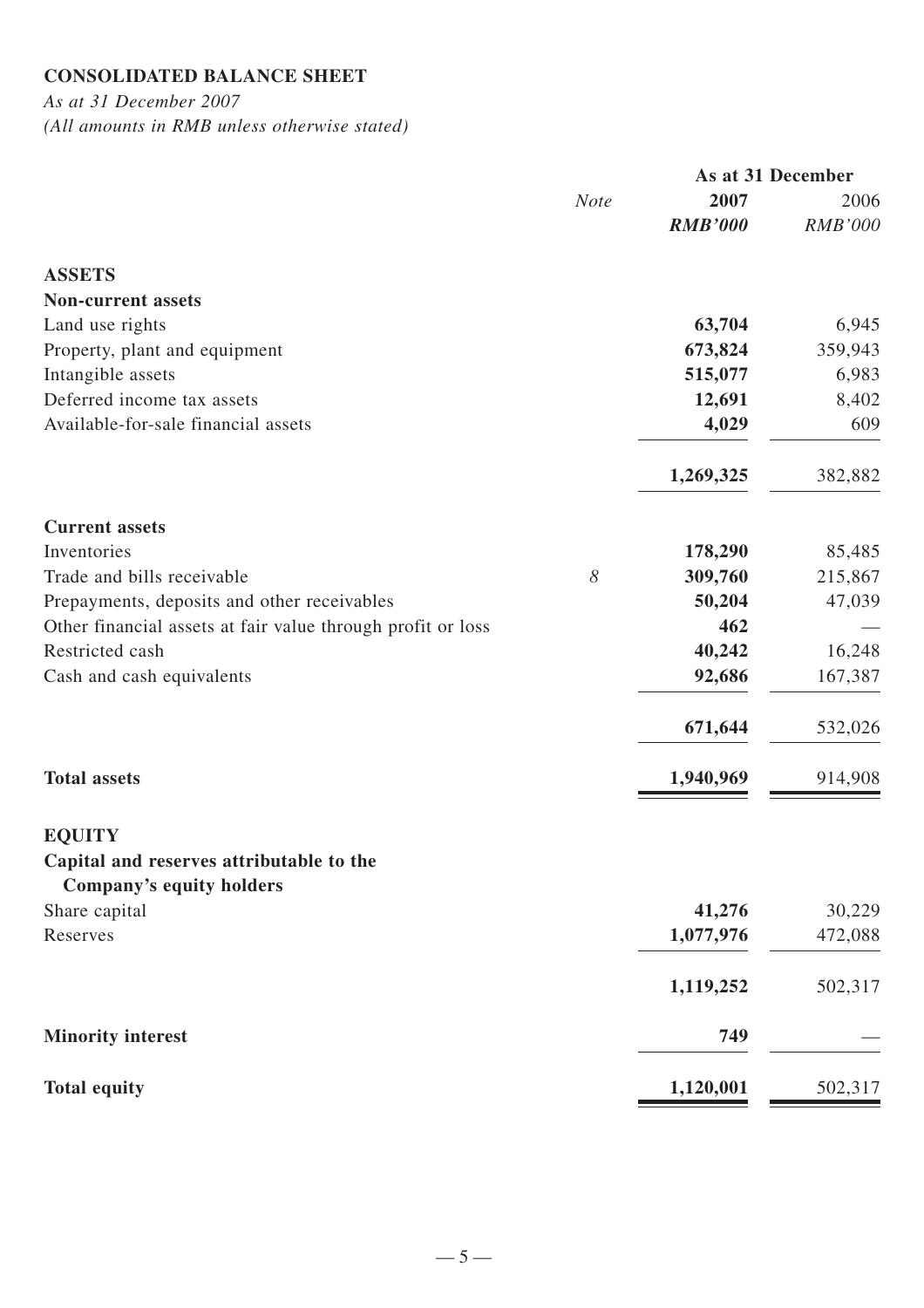|                                                    |             |                | As at 31 December |  |
|----------------------------------------------------|-------------|----------------|-------------------|--|
|                                                    | <b>Note</b> | 2007           | 2006              |  |
|                                                    |             | <b>RMB'000</b> | <b>RMB'000</b>    |  |
| <b>LIABILITIES</b>                                 |             |                |                   |  |
| <b>Non-current liabilities</b>                     |             |                |                   |  |
| Long-term bank borrowings                          |             | 84,760         | 28,131            |  |
| Long-term payables                                 |             | 16,526         | 12,713            |  |
| Convertible bonds                                  |             | 141,520        |                   |  |
| Deferred income tax liabilities                    |             | 39,327         |                   |  |
|                                                    |             | 282,133        | 40,844            |  |
|                                                    |             |                |                   |  |
| <b>Current liabilities</b>                         |             |                |                   |  |
| Trade and bills payable                            | 9           | 129,158        | 52,192            |  |
| Advance receipts from customers                    |             | 21,880         | 10,348            |  |
| Accruals and other payables                        |             | 97,083         | 96,649            |  |
| Income tax payable                                 |             | 20,943         | 14,628            |  |
| Dividend payable                                   |             | 702            | 2,582             |  |
| Amount due to minority shareholder of a subsidiary |             |                | 11,742            |  |
| Short-term bank borrowings                         |             | 237,691        | 169,188           |  |
| Current portion of long-term bank borrowings       |             | 26,687         | 12,057            |  |
| Current portion of long-term payables              |             | 4,691          | 2,361             |  |
|                                                    |             | 538,835        | 371,747           |  |
| <b>Total liabilities</b>                           |             | 820,968        | 412,591           |  |
| <b>Total equity and liabilities</b>                |             | 1,940,969      | 914,908           |  |
|                                                    |             |                |                   |  |
| Net current assets                                 |             | 132,809        | 160,279           |  |
| <b>Total assets less current liabilities</b>       |             | 1,402,134      | 543,161           |  |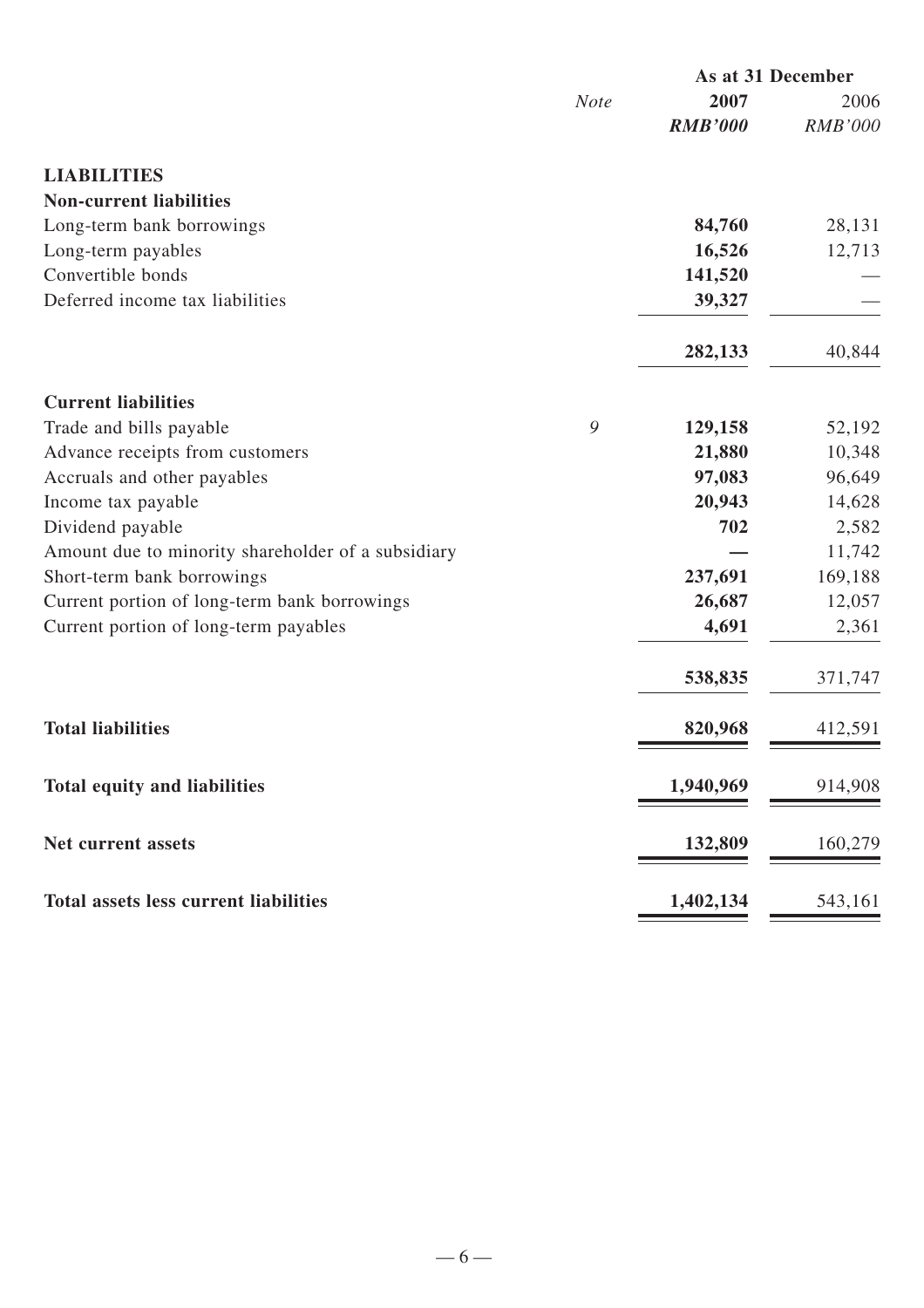#### **1. Basis of preparation**

The consolidated financial statements of Lijun International Pharmaceutical (Holding) Co., Ltd (the "Company") and its subsidiaries (together the "Group") have been prepared in accordance with Hong Kong Financial Reporting Standards ("HKFRS"). The consolidated financial statements have been prepared under the historical cost convention, as modified by the revaluation of available-for-sale financial assets, financial assets and financial liabilities (including derivative instruments) at fair value through profit or loss.

The preparation of financial statements in conformity with HKFRS requires the use of certain critical accounting estimates. It also requires management to exercise its judgment in the process of applying the Group's accounting policies.

#### *(a) Standards, amendment and interpretations effective in 2007*

HKFRS 7, 'Financial instruments: Disclosures', and the complementary amendment to HKAS 1, 'Presentation of financial statements — Capital disclosures', introduces new disclosures relating to financial instruments. The main additional disclosures include certain quantitative information of the Group's exposure to credit risk, liquidity risk and market risk, as well as qualitative information of the Group's capital risk management.

HK(IFRIC) — Int 8, 'Scope of HKFRS 2', requires consideration of transactions involving the issuance of equity instruments, where the identifiable consideration received is less than the fair value of the equity instruments issued in order to establish whether or not they fall within the scope of HKFRS 2. This standard does not have any impact on the Group's financial statements.

HK(IFRIC) — Int 10, 'Interim financial reporting and impairment', prohibits the impairment losses recognised in an interim period on goodwill and investments in equity instruments and in financial assets carried at cost to be reversed at a subsequent balance sheet date. This standard does not have any impact on the Group's financial statements.

## *(b) Standards, amendments and interpretations effective in 2007 but not relevant to the Group's operations*

The following standards, amendments and interpretations to published standards are mandatory for accounting periods beginning on or after 1 January 2007 but they are not relevant to the Group's operations:

HK (IFRIC) — Int 7, 'Applying the restatement approach under HKAS 29, Financial reporting in hyper-inflationary economies'; and

HK (IFRIC) — Int 9, 'Re-assessment of embedded derivatives'.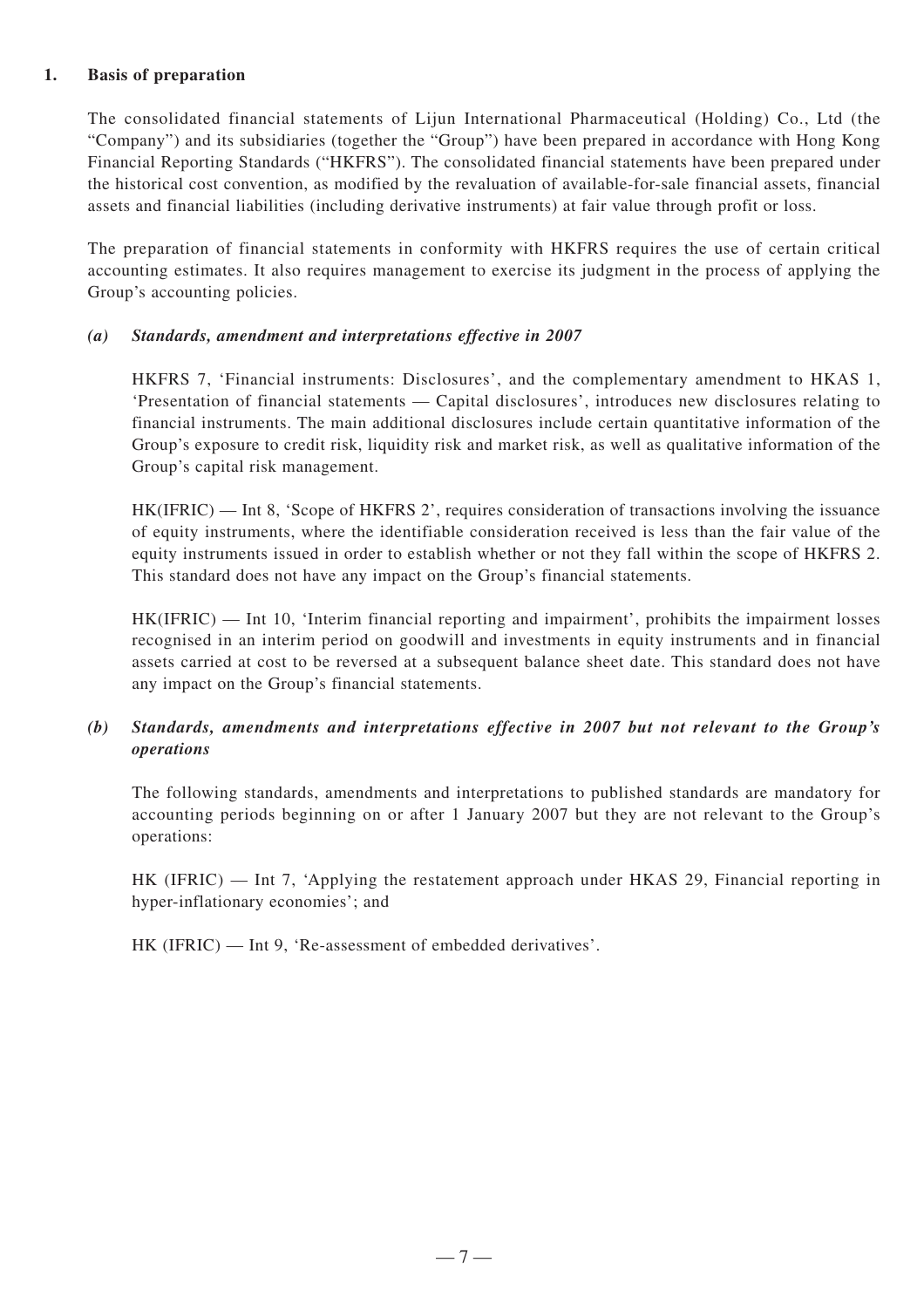## *(c) Standards, amendments and interpretations to existing standards that are not yet effective and have not been early adopted by the Group*

HKAS 1 (Revised), "Presentation of Financial Statements" (effective from 1 January 2009). HKAS 1 (Revised) requires all owner changes in equity to be presented in a statement of changes in equity. All comprehensive income is presented in one statement of comprehensive income or in two statements (a separate income statement and a statement of comprehensive income). It requires presenting a statement of financial position as at the beginning of the earliest comparative period in a complete set of financial statements when there are retrospective adjustments or reclassification adjustments. However, it does not change the recognition, measurement or disclosure of specific transactions and other events required by other HKFRSs. The Group will apply HKAS 1 (Revised) from 1 January 2009. Management is currently assessing the impact of HKAS 1 (Revised) on the Group's operations.

HKAS 23 (Amendment), 'Borrowing costs' (effective from 1 January 2009). The amendment requires an entity to capitalise borrowing costs directly attributable to the acquisition, construction or production of a qualifying asset (one that takes a substantial period of time to get ready for use or sale) as part of the cost of that asset. The option of immediately expensing those borrowing costs will be removed. The Group will apply HKAS 23 (Amended) from 1 January 2009. Management is currently assessing the impact of HKAS 23 (Amendment) on the Group's operations.

HKFRS 8, 'Operating segments' (effective from 1 January 2009). HKFRS 8 replaces HKAS 14 and aligns segment reporting with the requirements of the US standard SFAS 131, 'Disclosures about segments of an enterprise and related information'. The new standard requires a 'management approach', under which segment information is presented on the same basis as that used for internal reporting purposes. The Group will apply HKFRS 8 from 1 January 2009. Management is currently assessing the impact of HKFRS 8 on the Group's operations.

 $HK$  (IFRIC) — Int 11, "HKFRS 2 — Group and treasury share transactions" (effective for annual period beginning on or after 1 March 2007). HK(IFRIC) — Int 11 provides guidance on whether share-based transactions involving treasury shares or involving Group entities (for example options over a parent's shares) should be accounted for as equity-settled or cash-settled share-based payment transactions in the stand-alone accounts of the parent and group companies. The Group will apply HK (IFRIC) — Int 11 from 1 January 2008. Management believes that this interpretation should not have a significant impact on the consolidated financial statements as the Group has already assessed whether options over a parent's shares have been properly recorded in the stand-alone accounts of the parent and group companies using the principles that are consistent with HK (IFRIC) — Int 11.

HK (IFRIC) — Int 14, 'HKAS 19 — The limit on a defined benefit asset, minimum funding requirements and their interaction' (effective from 1 January 2008). HK (IFRIC) — Int 14 provides guidance on assessing the limit in HKAS 19 on the amount of the surplus that can be recognised as an asset. It also explains how the pension asset or liability may be affected by a statutory or contractual minimum funding requirement. The Group will apply HK (IFRIC) — Int 14 from 1 January 2008. Management is currently assessing the impact of HK (IFRIS) — Int 14 on the Group's operations.

HKAS 32 and HKAS 1 Amendments "Puttable Financial Instruments and Obligations Arising on Liquidation" (effective from 1 January 2009). The amendment requires some puttable financial instruments and some financial instruments that impose on the entity an obligation to deliver to another party a pro rata share of the net assets of the entity only on liquidation to be classified as equity. The Group will apply HKAS 32 and HKAS 1 Amendments from 1 January 2009. Management is currently assessing the impact of HKAS 32 and HKAS 1 Amendments on the Group's operations.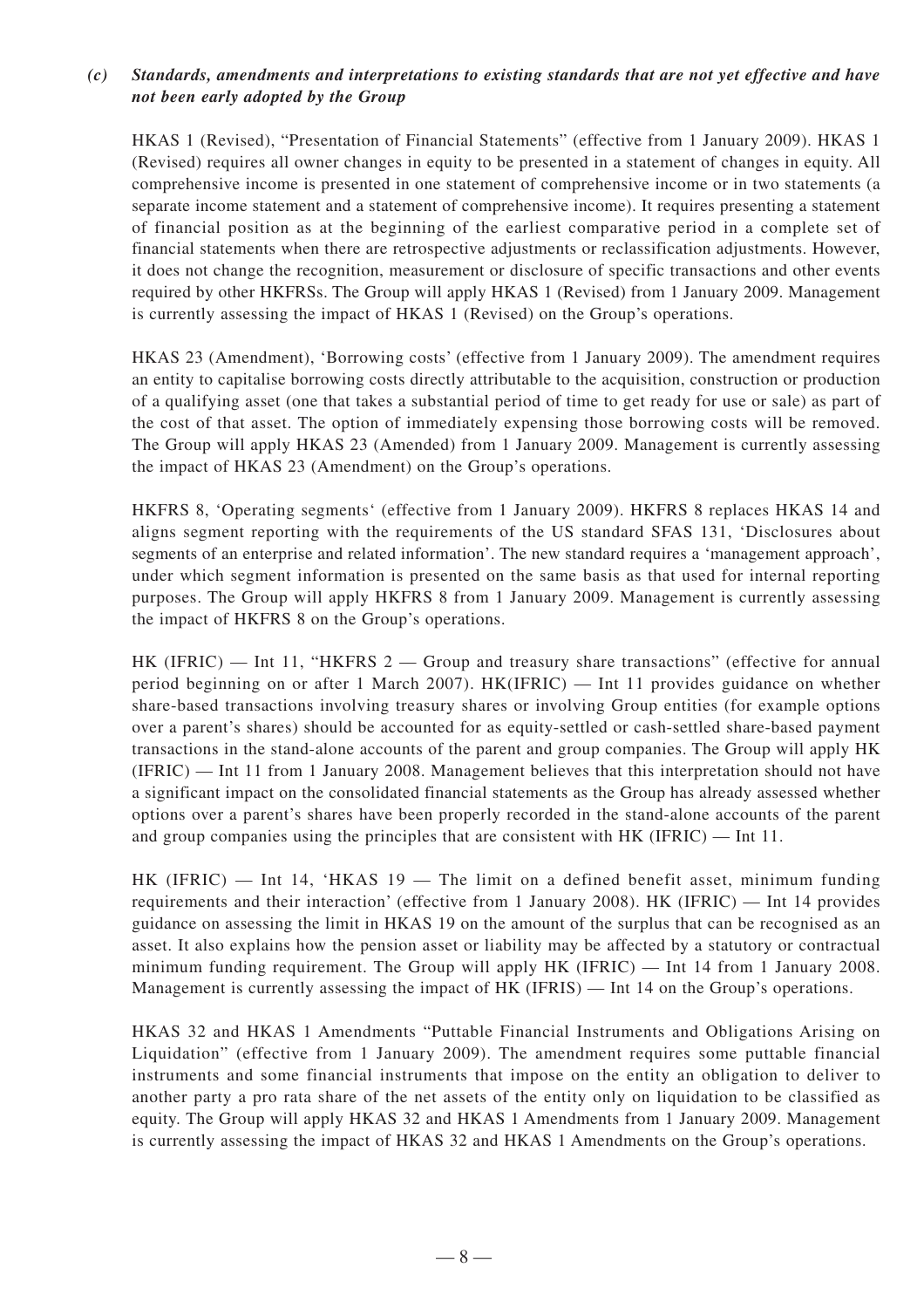HKAS 27 (Revised) "Consolidated and Separate Financial Statements" (effective from annual period beginning on or after 1 July 2009). The amendment requires non-controlling interests (i.e. minority interests) to be presented in the consolidated statement of financial position within equity, separately from the equity of the owners of the parent. Total comprehensive income must be attributed to the owners of the parent and to the non-controlling interests even if this results in the non-controlling interests having a deficit balance. Changes in a parent's ownership interest in a subsidiary that do not result in the loss of control are accounted for within equity. When control of a subsidiary is lost, the assets and liabilities and related equity components of the former subsidiary are derecognised. Any gain or loss is recognised in profit or loss. Any investment retained in the former subsidiary is measured at its fair value at the date when control is lost. The Group will apply HKAS 27 (Revised) from 1 January 2010. Management is currently assessing the impact of HKAS 27 (Revised) on the Group's operations.

HKFRS 3 (Revised) "Business Combination" (effective for business combinations with acquisition date on or after the beginning of the first annual reporting period beginning on or after 1 July 2009). The amendment may bring more transactions into acquisition accounting as combinations by contract alone and combinations of mutual entities are brought into the scope of the standard and the definition of a business has been amended slightly. It now states that the elements are 'capable of being conducted' rather than 'are conducted and managed'. It requires considerations (including contingent consideration), each identifiable asset and liability to be measured at its acquisition-date fair value, except leases and insurance contracts, reacquired right, indemnification assets as well as some assets and liabilities required to be measured in accordance with other HKFRSs. They are income taxes, employee benefits, share-based payment and non current assets held for sale and discontinued operations. Any noncontrolling interest in an acquiree is measured either at fair value or at the non-controlling interest's proportionate share of the acquiree's net identifiable assets. The Group will apply HKFRS 3 (Revised) from 1 January 2010. Management is currently assessing the impact of HKFRS 3 (Revised) on the Group's operations.

HKFRS 2 Amendment "Share-based Payment Vesting Conditions and Cancellations" (effective from 1 January 2009). The amendment clarifies the definition of "vesting conditions" and specifies the accounting treatment of "cancellations" by the counterparty to a share-based payment arrangement. Vesting conditions are service conditions (which require a counterparty to complete a specified period of service) and performance conditions (which require a specified period of service and specified performance targets to be met) only. All "non-vesting conditions" and vesting conditions that are market conditions shall be taken into account when estimating the fair value of the equity instruments granted. All cancellations are accounted for as an acceleration of vesting and the amount that would otherwise have been recognised over the remainder of the vesting period is recognised immediately. The Group will apply HKFRS 2 Amendment from 1 January 2009. Management is currently assessing the impact of HKFRS 2 Amendment on the Group's operations.

### *(d) Interpretations to existing standards that are not yet effective and not relevant for the Group's operations*

The following interpretations to existing standards have been published and are mandatory for the Group's accounting periods beginning on or after 1 January 2008 or later periods but are not relevant for the Group's operations:

HK (IFRIC) — Int 12, 'Service concession arrangements' (effective from 1 January 2008). HK (IFRIC) — Int 12 applies to contractual arrangements whereby a private sector operator participates in the development, financing, operation and maintenance of infrastructure for public sector services. HK (IFRIC) — Int 12 is not relevant to the Group's operations because none of the Group's companies provide for public sector services.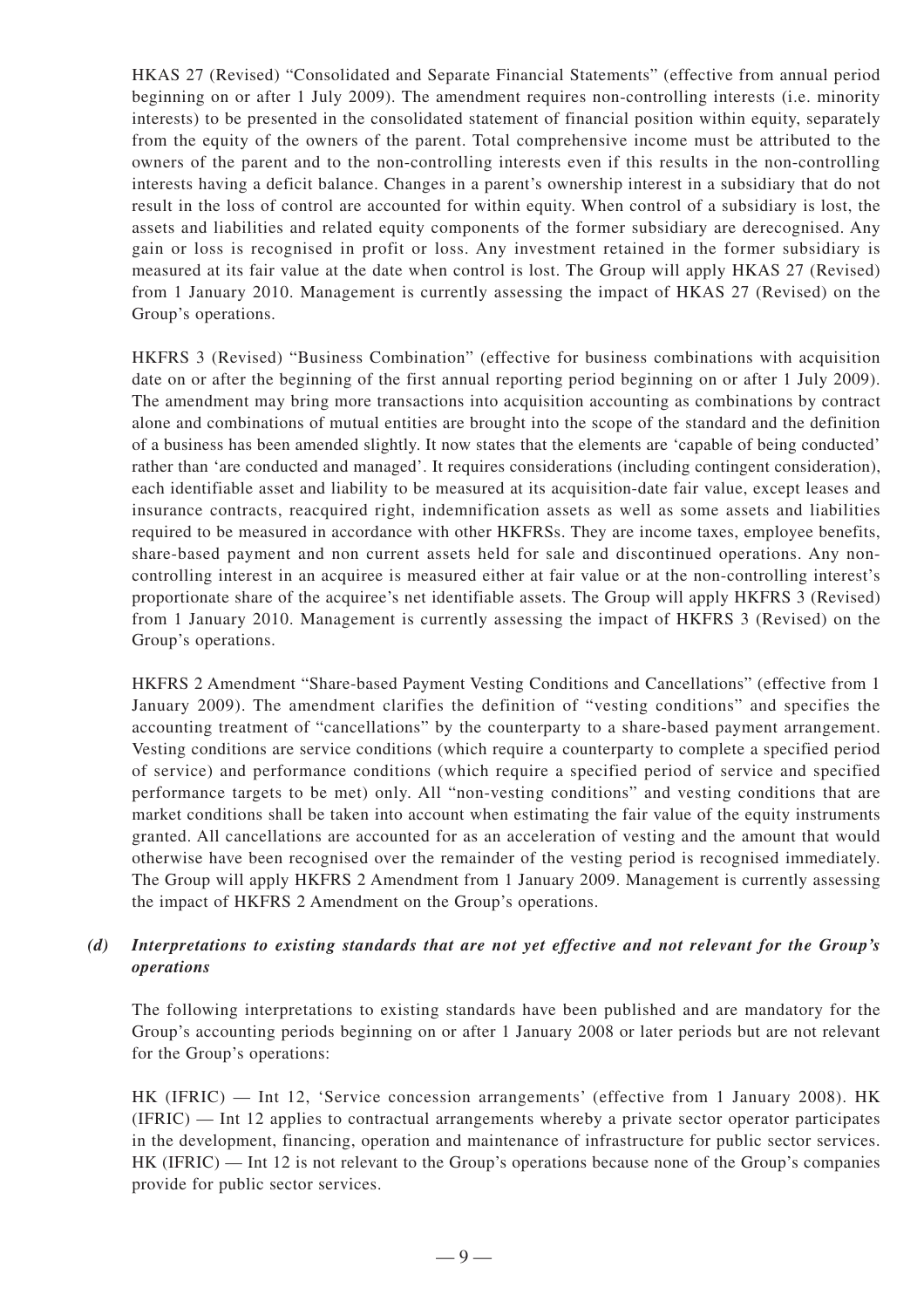HK (IFRIC) — Int 13, 'Customer loyalty programmes' (effective from 1 July 2008). HK (IRFIC) — Int 13 clarifies that where goods or services are sold together with a customer loyalty incentive (for example, loyalty points or free products), the arrangement is a multiple-element arrangement and the consideration receivable from the customer is allocated between the components of the arrangement using fair values. HK (IFRIC) — Int 13 is not relevant to the Group's operations because none of the Group's companies operate any loyalty programmes.

 $HK$  (IFRIC) — Int 14, 'HKAS 19 — The limit on a defined benefit asset, minimum funding requirements and their interaction' (effective from 1 January 2008). HK (IFRIC) — Int 14 provides guidance on assessing the limit in HKAS 19 on the amount of the surplus that can be recognised as an asset. It also explains how the pension asset or liability may be affected by a statutory or contractual minimum funding requirement. The Group will apply HK (IFRIC) — Int 14 from 1 January 2008, but it is not expected to have any impact on the Group's accounts.

#### **2. Segment information**

The Group primarily operates in one business segment — manufacturing and sale of pharmaceutical products. It operates principally in one geographical segment — the PRC. Substantially all of the Group's assets were located in the PRC. Accordingly, no analysis of segment information is presented.

#### **3. Revenue and other gains — Group**

The Group is principally engaged in the manufacturing and sale of pharmaceutical products. Revenue recognised is as follows:

|                                         | <b>Year ended 31 December</b> |                |
|-----------------------------------------|-------------------------------|----------------|
|                                         | 2007                          | 2006           |
|                                         | <b>RMB'000</b>                | <b>RMB'000</b> |
| Revenue:                                |                               |                |
| - Sales of pharmaceutical products      | 1,101,266                     | 857,456        |
| — Processing income                     | 2,263                         | 2,312          |
| -Sales of raw materials and by products | 822                           | 873            |
| - Rental income                         | 1,495                         |                |
|                                         | 1,105,846                     | 860,641        |
| Other gains $-$ net:                    |                               |                |
| — Investment income                     | 16,701                        | 176            |
| — Subsidy income                        | 510                           |                |
| — Others                                | 6,425                         |                |
|                                         | 23,636                        | 176            |
|                                         | 1,129,482                     | 860,817        |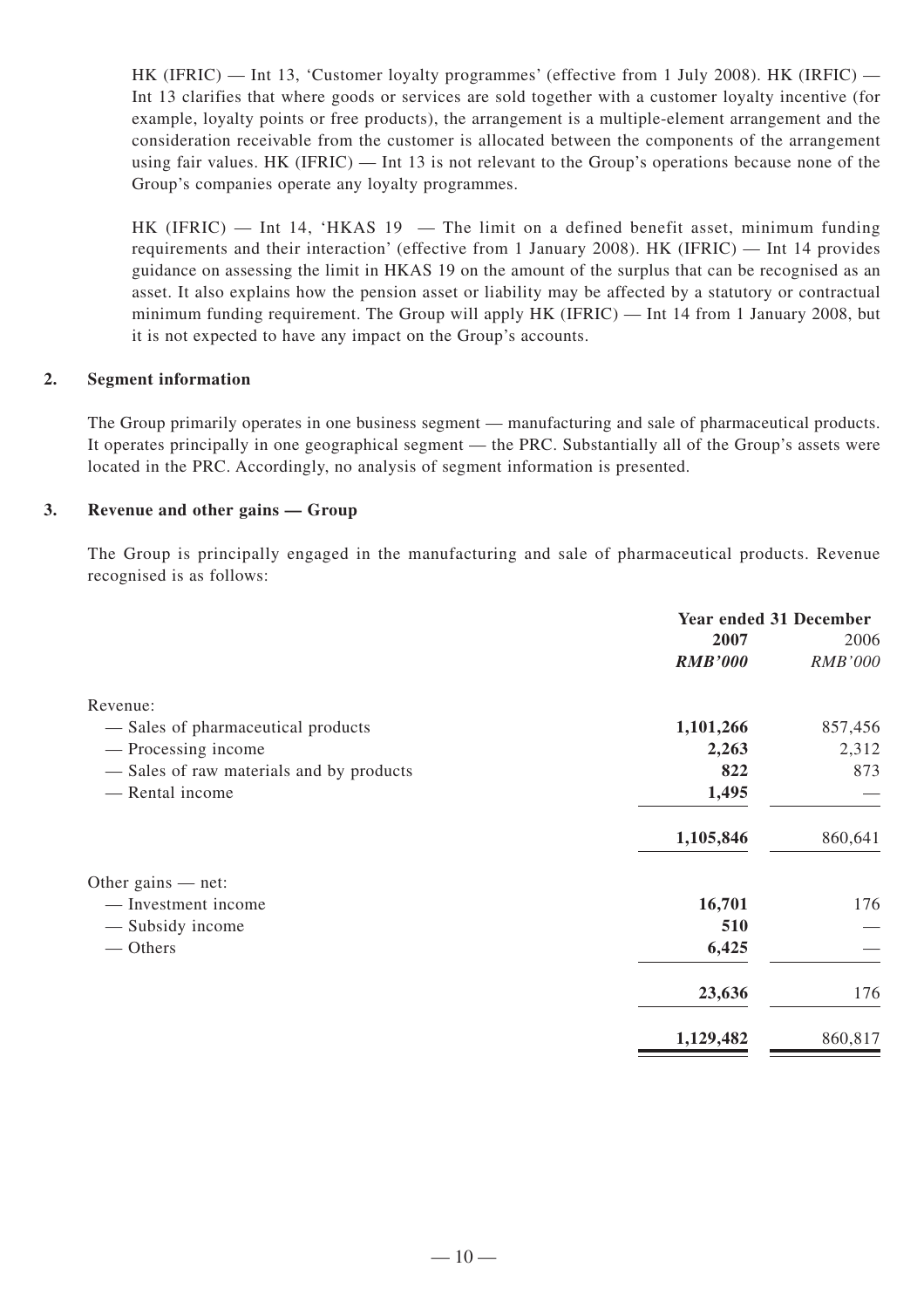#### **4. Finance income and costs — Group**

|                                                        | <b>Year ended 31 December</b> |                |
|--------------------------------------------------------|-------------------------------|----------------|
|                                                        | 2007                          | 2006           |
|                                                        | <b>RMB'000</b>                | <b>RMB'000</b> |
| Financial income                                       |                               |                |
| — Interest income on bank deposit                      | 3,757                         | 5,340          |
| — Foreign exchange gain                                | 57                            |                |
|                                                        | 3,814                         | 5,340          |
| Financial costs                                        |                               |                |
| — Interest expense on bank borrowings wholly repayable |                               |                |
| within five years                                      | 18,629                        | 10,232         |
| — Interest expenses on discount of notes receivables   | 5,652                         |                |
| - Interest expenses for convertible bonds              | 7,984                         |                |
|                                                        | 32,265                        | 10,232         |

#### **5. Income tax expense**

The Company was incorporated in the Cayman Islands as an exempted company with limited liability under the Company Law of the Cayman Islands and, accordingly, is exempted from payment of the Cayman Islands income tax.

No Hong Kong profits tax was provided as the Group had no assessable profit in Hong Kong during the year.

In May 2005, the PRC Enterprise Income Tax ("EIT") rate of Xi'an Lijun Pharmaceutical Co., Ltd. has been approved to be 24%, which was effective from 1 January 2005. Being incorporated as foreign investment enterprise in the PRC, Xi'an Lijun Pharmaceutical Co., Ltd. has obtained approvals in May 2005 from the relevant tax authorities in Xi'an, which is also effective from 1 January 2005, for their entitlement to exemption from EIT for the first two years and 50% reduction in EIT for the next three years, commencing from the first profitable year after offsetting all unexpired tax losses carried forward from the previous years in accordance with the relevant tax rules and regulations applicable to foreign investment enterprises in the PRC.

The PRC EIT rate of Shijiazhuang No. 4 Pharmaceutical Co., Ltd. has been approved to be 24%, which was effective from 1 January 2005. Being incorporated as foreign investment enterprise in the PRC, Shijiazhuang No. 4 Pharmaceutical Co., Ltd. has obtained approvals from the relevant tax authorities in Shijiazhuang, which is also effective from 1 January 2005, for their entitlement to exemption from EIT for the first two years and 50% reduction in EIT for the next three years, commencing from the first profitable year after offsetting all unexpired tax losses carried forward from the previous years in accordance with the relevant tax rules and regulations applicable to foreign investment enterprises in the PRC. Shijiazhuang No. 4 Pharmaceutical Co., Ltd. began its tax holiday since 2005.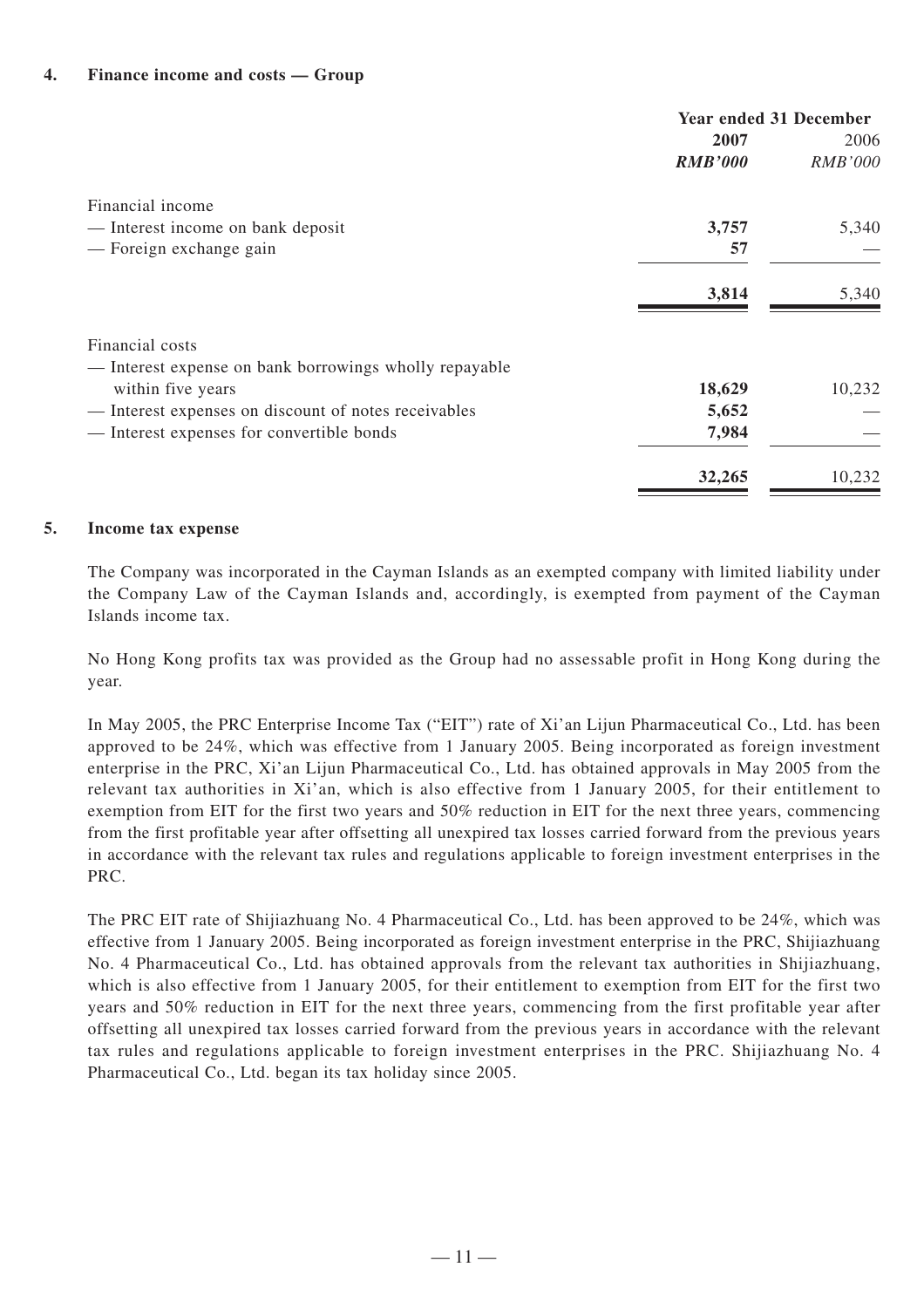On 16 March 2007, the National People's Congress approved the Corporate Income Tax Law of the People's Republic of China (the "new CIT Law"), which will be effective from 1 January 2008. According to the new CIT Law, the PRC income tax for both domestic and foreign investment enterprises will be unified at 25% effective from 1 January 2008. There will be a transition period for enterprises that currently receive preferential tax treatments granted by relevant tax authorities. Enterprises that are subject to a PRC income tax rate lower than 25% may continue to enjoy the lower PRC income tax rate and gradually transfer to the new PRC income tax rate within five years after the effective date of the new CIT Law. Enterprises that are currently entitled to exemptions or reductions from the standard income tax rate for a fixed term may continue to enjoy such treatment until the fixed term expires.

The amounts of taxation credited/(charged) to the income statement represent:

|                          | <b>Year ended 31 December</b> |                |
|--------------------------|-------------------------------|----------------|
|                          | 2007                          | 2006           |
|                          | <b>RMB'000</b>                | <b>RMB'000</b> |
| Current taxation $-$ EIT | (15, 947)                     |                |
| Deferred taxation        | 3,872                         | 966            |
|                          | (12,075)                      | 966            |

The taxation on the Group's profit before taxation differs from the theoretical amount that would arise using EIT rate as follows:

|                                                                | <b>Year ended 31 December</b> |                |
|----------------------------------------------------------------|-------------------------------|----------------|
|                                                                | 2007                          | 2006           |
|                                                                | <b>RMB'000</b>                | <b>RMB'000</b> |
| Profit before income tax                                       | 128,111                       | 92,401         |
| Weighted average EIT rates in the PRC                          | 24%                           | 24%            |
| Tax calculated at the weighted average EIT rate                | (30, 747)                     | (22, 176)      |
| Tax exemption                                                  | 19,576                        | 21,755         |
| Effect of change in the estimate of the reversal period of     |                               |                |
| temporary differences in which different tax rates are applied | 350                           | 1,387          |
| Expenses not deductible for tax purposes                       | (1,254)                       |                |
| Tax charge                                                     | (12,075)                      | 966            |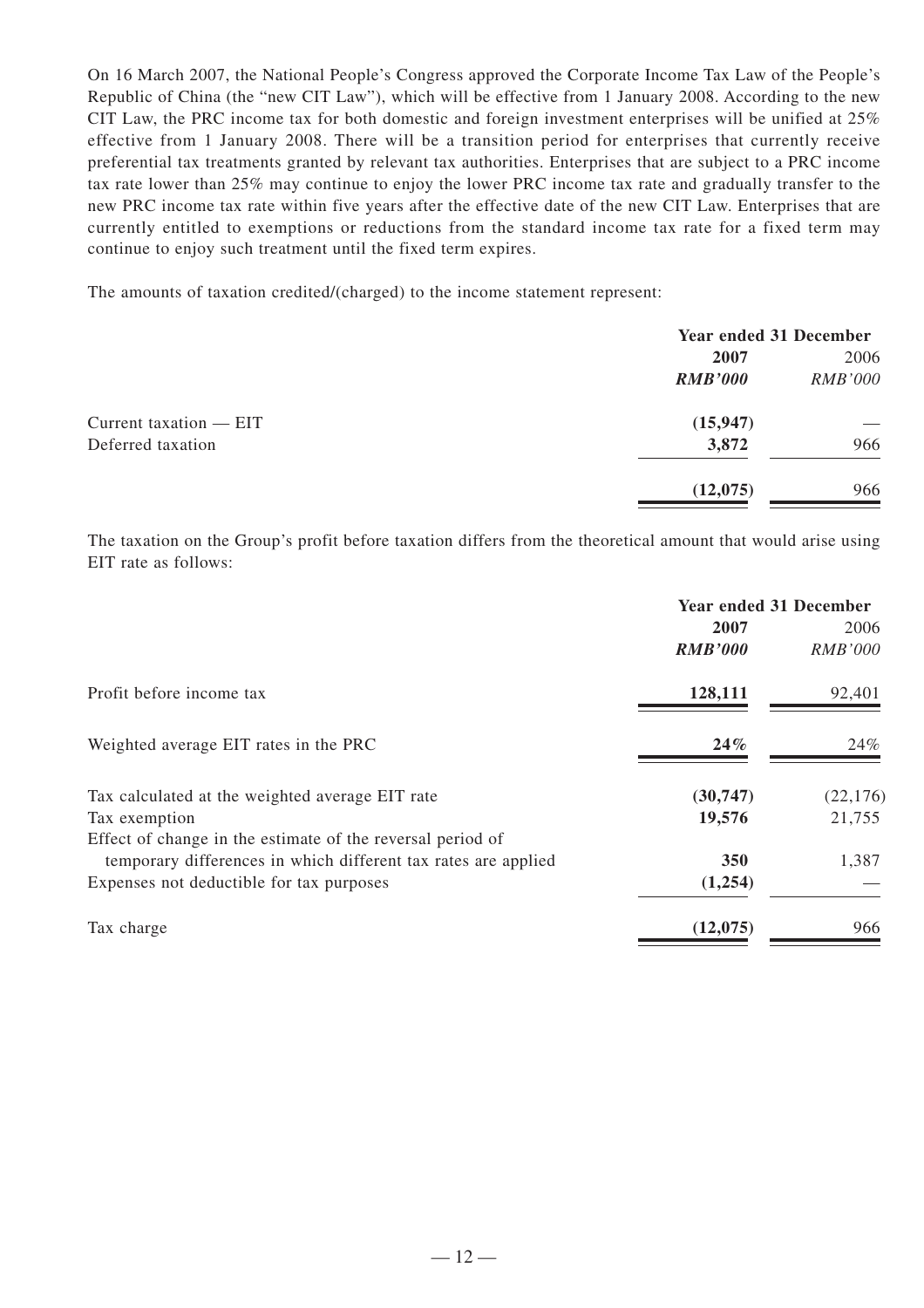#### **6. Earnings per share**

#### *(a) Basic*

Basic earnings per share are calculated by dividing the profit attributable to equity holders of the Company by the weighted average number of ordinary shares in issue during the year.

|                                                                    | <b>Year ended 31 December</b> |                |
|--------------------------------------------------------------------|-------------------------------|----------------|
|                                                                    | 2007                          | 2006           |
|                                                                    | <b>RMB'000</b>                | <b>RMB'000</b> |
| Profit attributable to equity holders of the Company               | 116,007                       | 84,575         |
| Weighted average number of ordinary shares in issue<br>(thousands) | 1,734,867                     | 290,500        |
| Adjustments for the subdivision of share capital                   |                               |                |
| in 2007 for the purpose of comparison (thousands)                  |                               | 1,162,000      |
| Weighted average number of ordinary shares in issue after          |                               |                |
| adjustment (thousands)                                             | 1,734,867                     | 1,452,500      |
| Basic earnings per share (RMB per share)                           | 0.067                         | 0.058          |

#### *(b) Diluted*

Diluted earnings per share is calculated adjusting the weighted average number of ordinary shares outstanding to assume conversion of all dilutive potential ordinary shares. The Company has only one category of dilutive potential ordinary shares: convertible debt. The convertible debt is assumed to have been converted into ordinary shares, and the net profit is adjusted to eliminate the interest expense less the tax effect.

| <b>Year ended 31 December</b> |                |
|-------------------------------|----------------|
| 2007                          | 2006           |
| <b>RMB'000</b>                | <b>RMB'000</b> |
| 116,007                       | 84,575         |
| 7,984                         |                |
| 123,991                       | 84,575         |
|                               |                |
| 1,734,867                     | 290,500        |
|                               |                |
| 178,875                       |                |
|                               |                |
|                               |                |
|                               | 1,162,000      |
|                               |                |
| 1,913,742                     | 1,452,500      |
| 0.065                         | 0.058          |
|                               |                |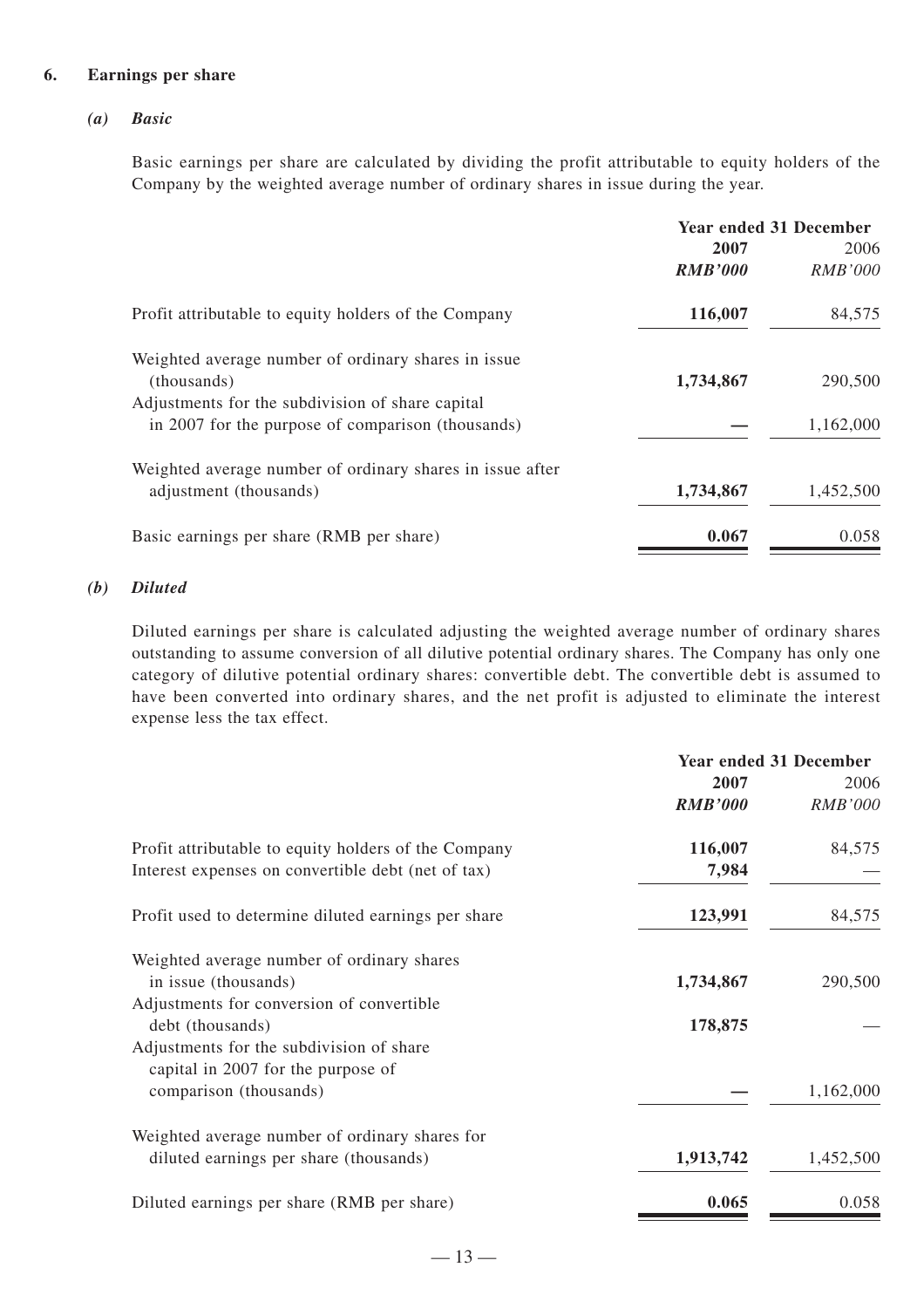#### **7. Dividends**

An interim dividend of HK\$0.01 (on a post-subdivision basis) per share, amounting to a total dividend of RMB 19,306,000 was approved at the meeting of the board of directors on 10 September 2007.

The directors recommend the payment of a final dividend of HK\$0.006 (on a post-subdivision basis) per ordinary share, totaling HK\$12,162,000. Such dividend is to be approved by the shareholders at the upcoming Annual General Meeting. These financial statements do not reflect this dividend payable.

|                                                                     | <b>Year ended 31 December</b> |                |
|---------------------------------------------------------------------|-------------------------------|----------------|
|                                                                     | 2007                          | 2006           |
|                                                                     | <b>RMB'000</b>                | <i>RMB'000</i> |
| Approved interim dividend of HK\$0.01 (on a post-subdivision basis) |                               |                |
| (2006: HK\$0.07 (on a pre-subdivision basis)) per ordinary share    | 19,306                        | 20,933         |
| Proposed final dividend of HK\$0.006 (on a post-subdivision basis)  |                               |                |
| (2006: HK\$0.07 (on a pre-subdivision basis)) per ordinary share    | 11,388                        | 20,430         |
|                                                                     | 30,694                        | 41,363         |

#### *8***. Trade and bills receivables**

The Group generally required its customers to settle sales invoices within 3 months. Ageing analysis of trade and bills receivables is as follows:

|                                               | As at 31 December |                |
|-----------------------------------------------|-------------------|----------------|
|                                               | 2007              | 2006           |
|                                               | <b>RMB'000</b>    | <b>RMB'000</b> |
| Within 3 months                               | 248,397           | 182,551        |
| 4 to 6 months                                 | 44,203            | 24,027         |
| 7 to 12 months                                | 21,429            | 14,185         |
| 1 to 2 years                                  | 3,826             | 2,265          |
| 2 to 3 years                                  | 590               | 683            |
| More than 3 years                             | 1,378             | 3,843          |
|                                               | 319,823           | 227,554        |
| Less: Provision for impairment of receivables | (10, 063)         | (11,687)       |
|                                               | 309,760           | 215,867        |

#### **9. Trade and bills payable**

|               |                | As at 31 December |  |
|---------------|----------------|-------------------|--|
|               | 2007           | 2006              |  |
|               | <b>RMB'000</b> | <b>RMB'000</b>    |  |
| Trade payable | 116,158        | 52,192            |  |
| Bills payable | 13,000         |                   |  |
|               | 129,158        | 52,192            |  |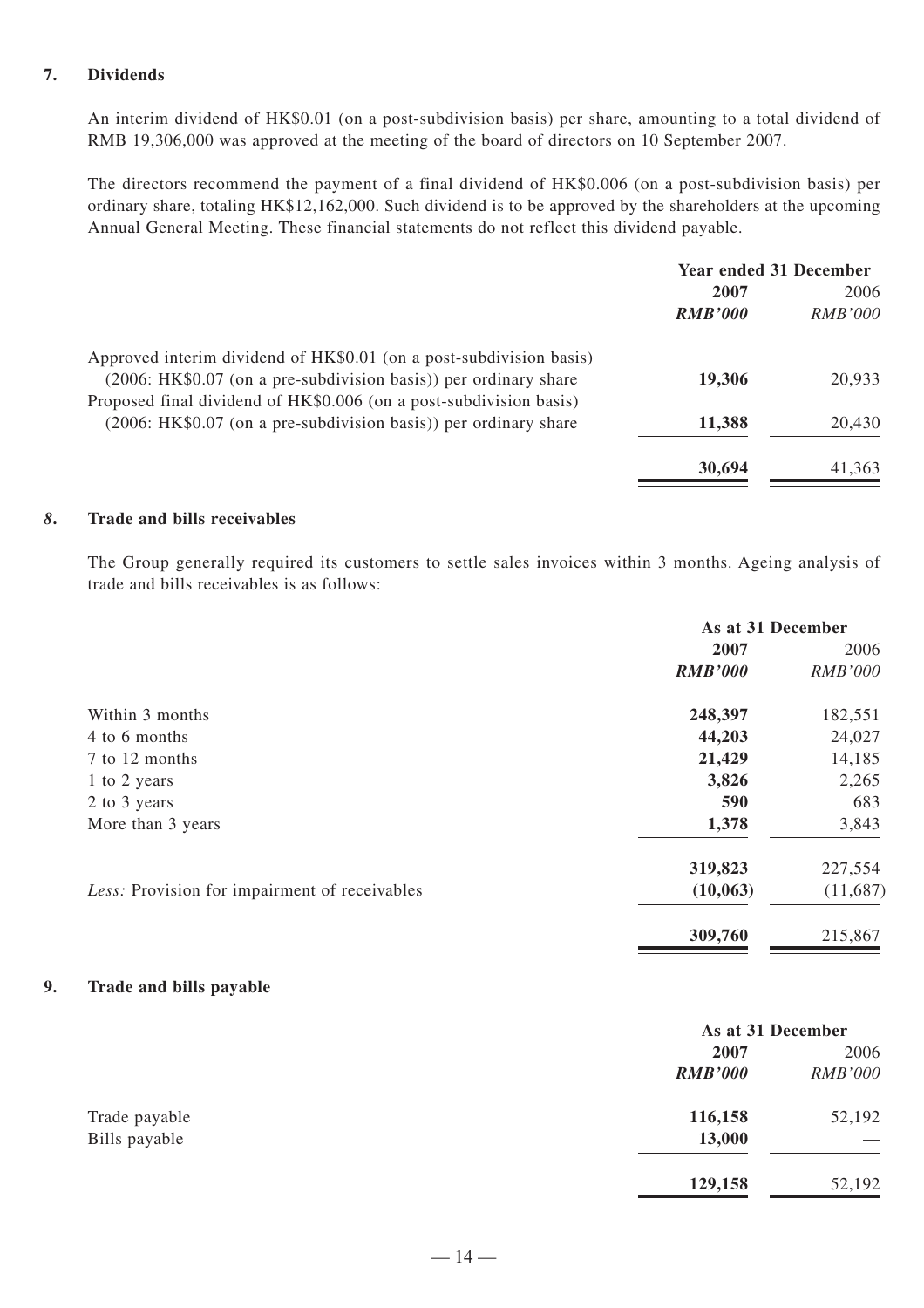At 31 December 2007, the aging analysis of the trade and bills payables were as follows:

|                   | As at 31 December |                |
|-------------------|-------------------|----------------|
|                   | 2007              | 2006           |
|                   | <b>RMB'000</b>    | <i>RMB'000</i> |
| Within 3 months   | 92,087            | 36,186         |
| 4 to 6 months     | 19,919            | 1,296          |
| 7 to 12 months    | 4,746             | 657            |
| 1 to 3 years      | 10,630            | 12,272         |
| More than 3 years | 1,776             | 1,781          |
|                   | 129,158           | 52,192         |

# **10. Expense by nature — Group**

|                                                               | <b>Year ended 31 December</b> |         |
|---------------------------------------------------------------|-------------------------------|---------|
|                                                               | 2007                          | 2006    |
|                                                               | <b>RMB'000</b>                | RMB'000 |
| Raw materials and consumables used                            | 419,946                       | 307,306 |
| Sales commission                                              | 126,681                       | 105,865 |
| Staff costs including directors' emoluments                   |                               |         |
| — wages and salaries                                          | 103,266                       | 67,307  |
| — pension costs                                               | 18,498                        | 12,036  |
| - welfare expenses                                            | 23,949                        | 17,463  |
| Utility expenses                                              | 60,968                        | 54,032  |
| Advertising expenses                                          | 56,528                        | 52,999  |
| Depreciation of property, plant and equipment                 | 46,066                        | 30,132  |
| Research and development costs                                | 2,191                         | 7,833   |
| Operating leases — rental expenses in respect of land         |                               |         |
| use right in the PRC                                          | 5,568                         | 5,461   |
| Provision for impairment of receivables                       | 1,593                         | 3,658   |
| Auditors' remuneration                                        | 3,166                         | 2,300   |
| Amortisation of intangible assets (charged to general and     |                               |         |
| administrative expenses)                                      | 2,236                         | 384     |
| Amortisation of land use rights (charged to general and       |                               |         |
| administrative expenses)                                      | 1,072                         | 69      |
| Loss on disposal of property, plant and equipment             | 1,183                         | 61      |
| Reversal of inventory write-down                              | (80)                          | (209)   |
| Changes in inventories of finished goods and work in progress | (20, 030)                     | (8,032) |
| Others                                                        | 120,119                       | 104,859 |
| Total cost of sales, selling and marketing costs and general  |                               |         |
| and administrative expenses                                   | 972,920                       | 763,524 |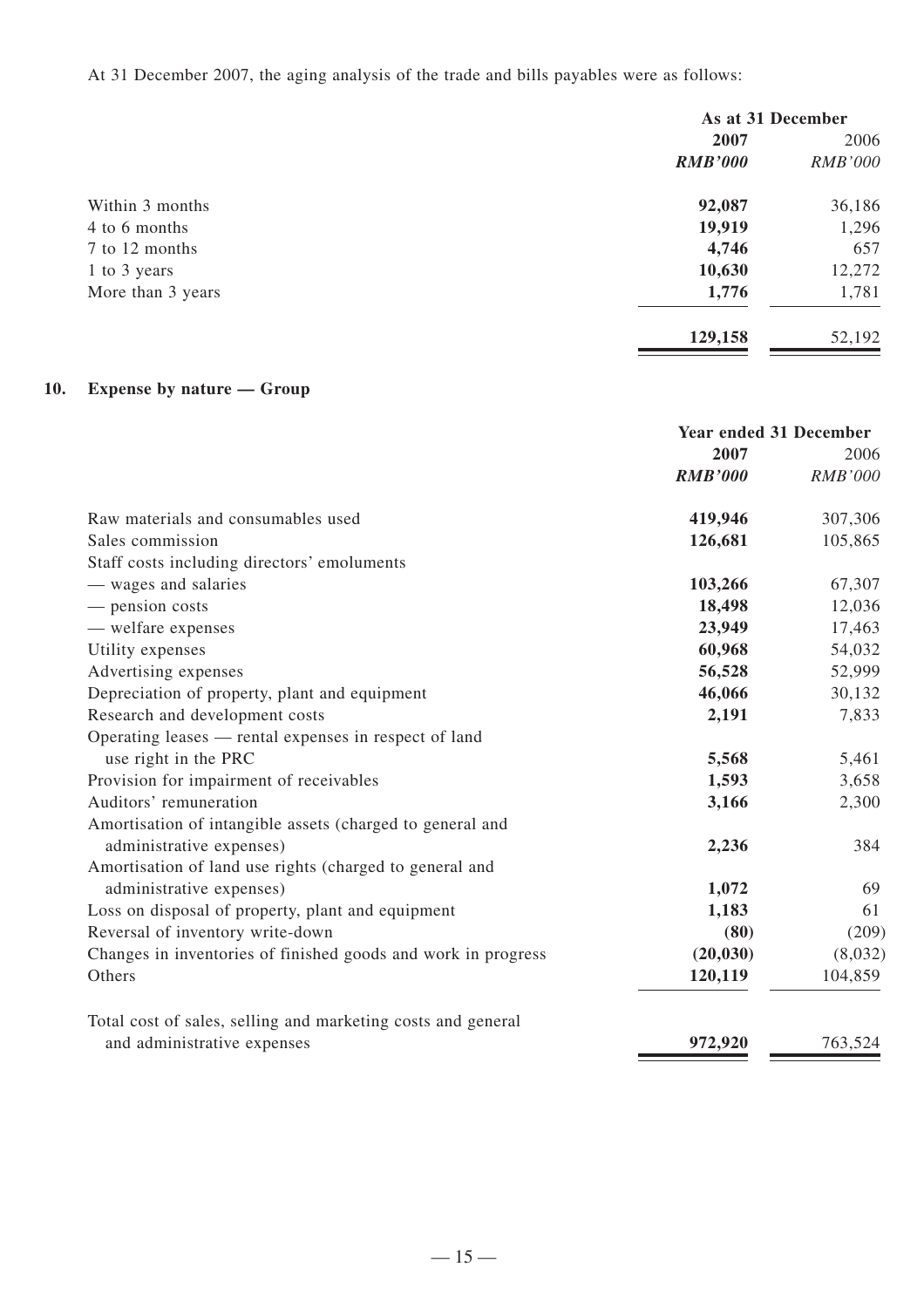# **LIQUIDITY AND FINANCIAL RESOURCES**

The Group primarily finances its working capital and other capital requirements by net cash generated from operating activities and resorts to external financing including both long-term and short-term bank borrowings from time to time in case the operating cashflow is insufficient to meet the capital requirements.

As at 31 December 2007, the cash and cash equivalents aggregated to RMB92,686,000 (2006: RMB167,387,000), comprising RMB12,827,000 (2006: RMB46,469,000) of cash and cash equivalents denominated in Hong Kong dollars, RMB78,646,000 (2006: RMB116,068,000) in RMB and RMB1,213,000 (2006: RMB4,850,000) in other currencies.

As at 31 December 2007, the Group has restricted deposits amounting to RMB40,242,000. (2006: RMB16,248,000) as guarantee of the bank borrowings, letter of credits and bank acceptances.

The carrying amounts of the borrowings (including convertible bonds) amounting to RMB490,658,000 (2006: RMB209,376,000) as at 31 December 2007, comprising RMB124,538,000 (2006: RMB80,376,000) of borrowings denominated in Hong Kong dollars and RMB366,120,000 (2006: RMB129,000,000) in RMB. The increase was mainly due to issue of convertible bond during the year and the consolidation of bank borrowings from Shijiazhuang No. 4 Pharma into the Group's consolidated financial statements after the acquisition.

Gearing ratio (defined as total liabilities divided by total assets) decreased from 45.1% as at 31 December 2006 to 42.3% as at 31 December 2007.

Current ratio (defined as current assets divided by current liabilities) decreased from 1.43 as at 31 December 2006 to 1.25 as at 31 December 2007.

## **FOREIGN EXCHANGE RISK**

Majority of the Group's businesses are operated in the PRC and are denominated in RMB and HK dollar. The Group is of the opinion that its exposure to foreign exchange rate risk is limited.

## **PLEDGE OF ASSETS**

As at 31 December 2007, the net book amount of the Group's land use right of RMB54,242,000 (2006: RMB4,000,000), the net book amount of the Group's buildings and machineries of RMB62,764,000 and RMB128,457,000 (2006: nil) and restricted deposits of RMB40,242,000 (2006: RMB16,248,000) were pledged as collateral for the Group's bank borrowings, letter of credits and bank acceptances.

## **CONTINGENT LIABILITIES**

As at 31 December 2007, the Group did not have any significant contingent liabilities.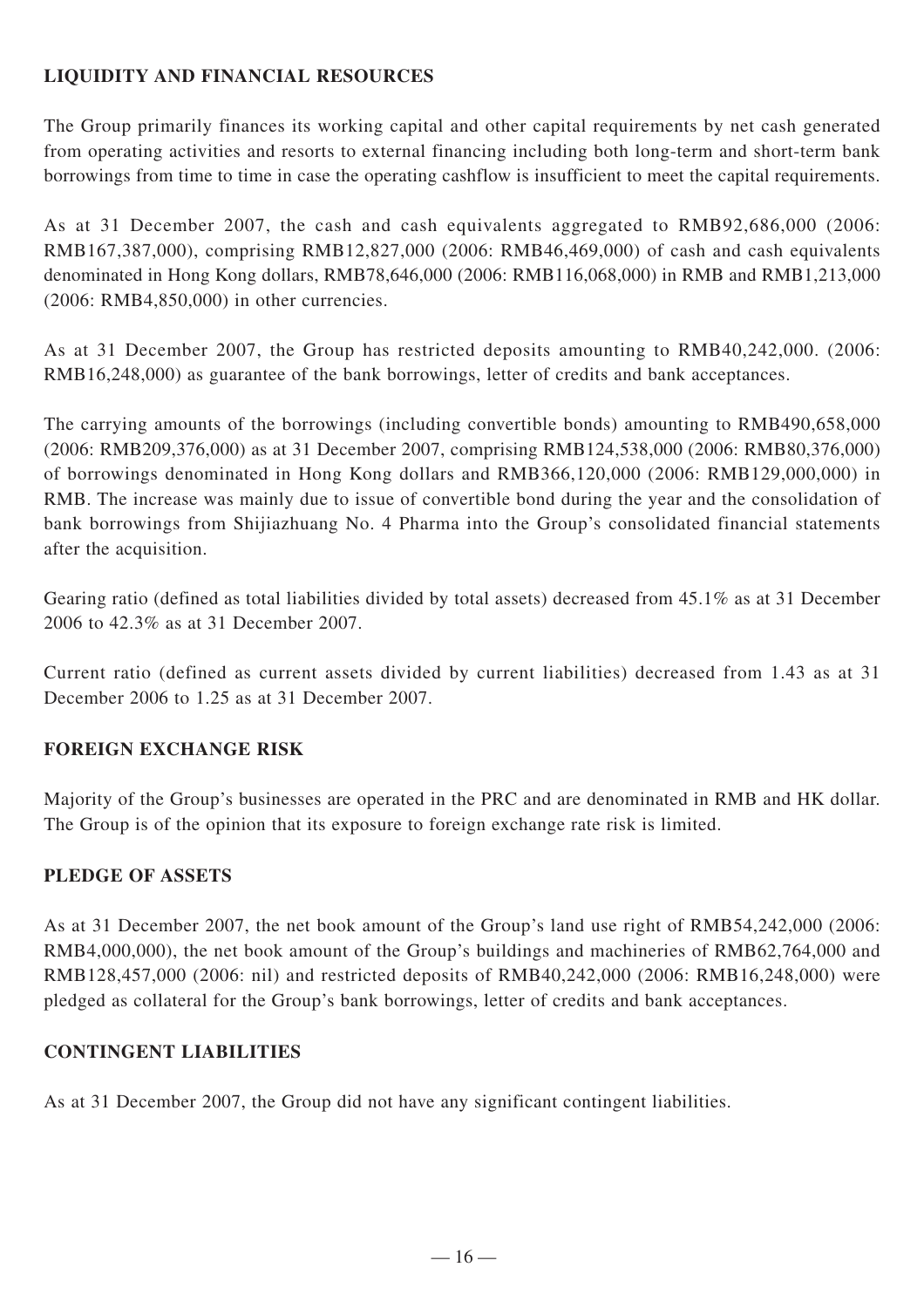# **PURCHASE, SALE OR REDEMPTION OF SECURITIES**

The Company has not redeemed any of its Shares during the year.

Save as the allotment and issuance of 110,000,000 shares of the Company with par value of HK\$0.10 (which became 550,000,000 shares of the Company with par value of HK\$0.02 after the share-subdivision) in relation to acquisition of New Orient Investments Ltd. and allotment and issuance in total 17,152,363 shares of the Company due to conversion of convertible bond issued on 30 May 2007, neither the Company nor any of its subsidiaries has purchased or sold any of the Company's listed securities for the year ended 31 December 2007.

# **ZERO COUPON CONVERTIBLE BONDS DUE 2010 ("BONDS")**

On 16 May 2007, the Company entered into a subscription agreement with ABN ARMO Bank N.V. ("ABN"), pursuant to which ABN agreed to subscribe and pay for, or to procure subscribers to subscribe and pay for, the Bonds with an aggregate principal amount of RMB160 million. Based on an initial conversion price of HK\$4.15 ("Conversion Price") and assuming full conversion of the Bonds at the initial conversion price with a fixed exchange rate of HK\$1 = RMB0.98339, the Bonds will be convertible into 39,205,419 shares (subject to adjustment) of the Company with par value of HK\$0.10 each ("Shares") at that time. The Shares to be issued upon conversion of the Bonds will rank pari passu in all respects with the Shares then in issue on the relevant conversion date.

The net proceeds from the issue of Bonds amounted to approximately HK\$160,000,000, of which approximately HK\$121,000,000 were used for partial payment of the consideration of the acquisition of New Orient and the balance were used for general working capital of the Group.

On 28 August 2007, shareholders of the Company had approved that each share of the Company with par value of HK\$0.1 be subdivided into 5 shares with par value of HK\$0.02 with effect from 29 August 2007, Conversion Price of the Bonds was adjusted to HK\$0.83 following the share subdivision.

Shareholders may refer to the announcement of the Company dated 17 May 2007, 18 May 2007 and 28 August 2007 for the details of the Bonds. Completion of the subscription agreement took place on 30 May 2007. As at 31 December 2007, 17,152,363 shares of par value of HK\$0.02 were issued in relation to conversion of Bonds. As at 31 December 2007, the total principal amount of Bonds outstanding was RMB146,000,000, convertible into 178,874,723 shares, representing approximately 8.86% of the issued share capital of the Company and approximately 8.14% of the enlarged issued share capital of the Company.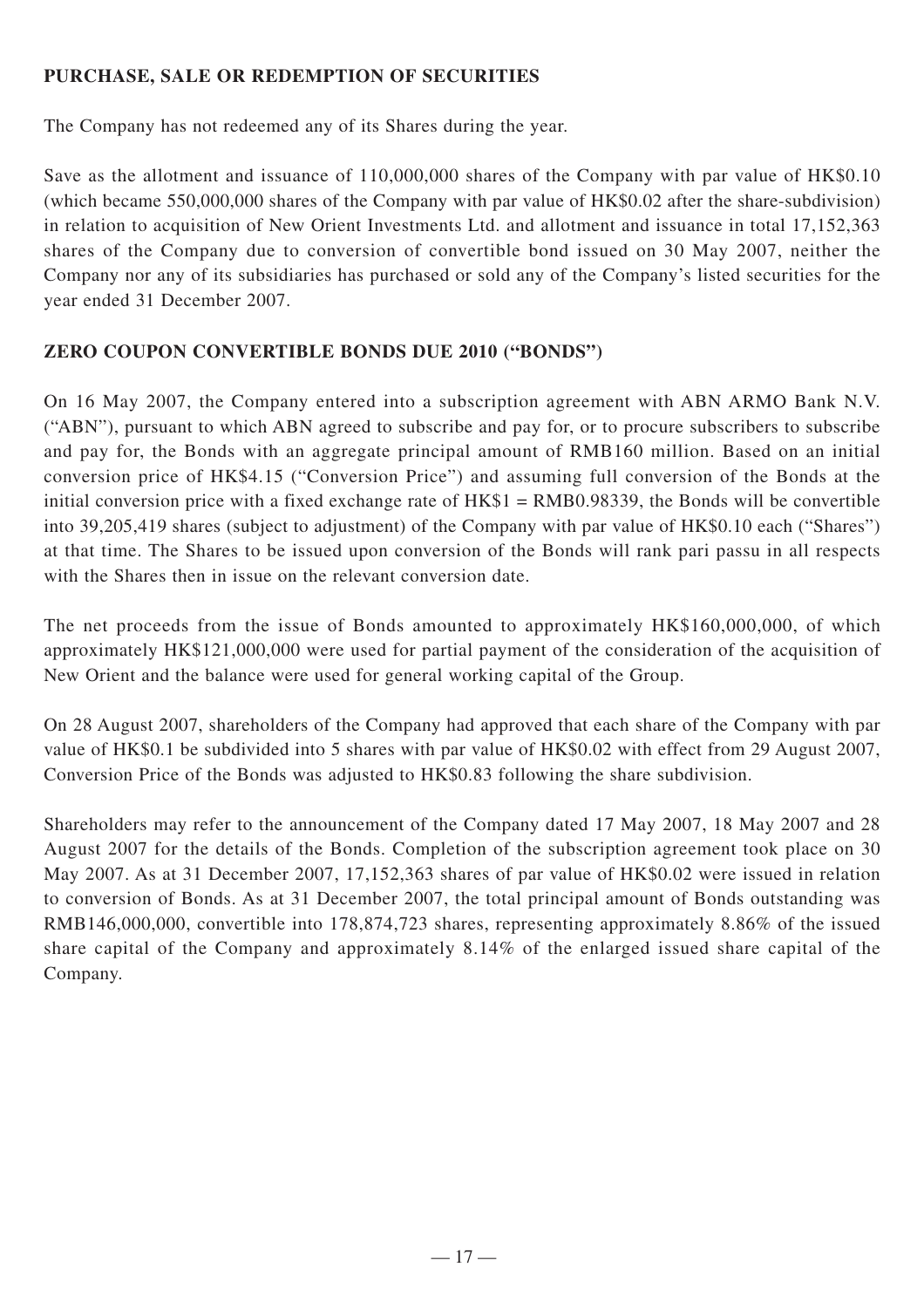# **ACQUISITION OF THE ENTIRE ISSUED SHARE CAPITAL AND THE SHAREHOLDER'S LOAN OF NEW ORIENT INVESTMENTS LIMITED ("ACQUISITION OF NEW ORIENT")**

On 25 March 2007, the Company entered into an acquisition agreement with CMP Group Limited ("CMP") as vendor and China Pharmaceutical Company Limited ("CPCL") as guarantor of the vendor, pursuant to which the Company had agreed to purchase and CMP had agreed to sell the entire interests in, and a shareholder loan of, its wholly owned subsidiary New Orient Investments Limited ("New Orient").

The Acquisition of New Orient constitutes a major transaction of the Company under Rules 14.06(3) of the Rules (the "Listing Rules") Governing the Listing of Securities on the Stock Exchange of Hong Kong Limited (the "Stock Exchange"). As Mr. Qu Jiguang is an independent non-executive Director and also the ultimate controlling shareholder of CMP, the entering into of the acquisition agreement constitutes a connected transaction of the Company under Chapter 14A of the Listing Rules. The acquisition agreement is therefore subject to approval of the independent shareholders at an extraordinary general meeting.

The Acquisition of New Orient was approved by independent shareholders at an extraordinary general meeting held on 26 June 2007 and was completed on 29 June 2007. Total consideration of the acquisition was satisfied by the Company in the following manner:

- (i) The allotment and issued of 110,000,000 shares of the Company with par value of HK\$0.10 ("Consideration Shares") to CPCL, which held 55.14% interest of CMP.
- (ii) Cashier orders amounted HK\$101,852,000 were paid to CPCL.
- (iii) Cashier orders amounted HK\$89,148,000 were paid to Bowley Limited, which held 17.48% interest of CMP.

CPCL has guaranteed to the Company that the audited consolidated net profit of the New Orient together with its subsidiaries ("New Orient Group") for the financial year ending 31 December 2007 will not be less than RMB70,000,000 or CPCL will compensate the shortfall on a dollar-for-dollar basis. CPCL has placed 10,000,000 shares among the 110,000,000 Consideration Shares with the Company as security for the profit guarantee in accordance with the acquisition agreement.

CPCL had fulfilled its obligations under the abovementioned profit guarantee as the audited consolidated net profit of the New Orient Group for the financial year ending 31 December 2007 was RMB86,059,000.

Shareholders may refer to the announcement of the Company dated 30 March 2007 and circular dated 10 June 2007 for the details of the acquisition.

As at the date of completion of the acquisition, total consideration of the acquisition recognised in the Group's financial statement was approximately RMB707,375,000.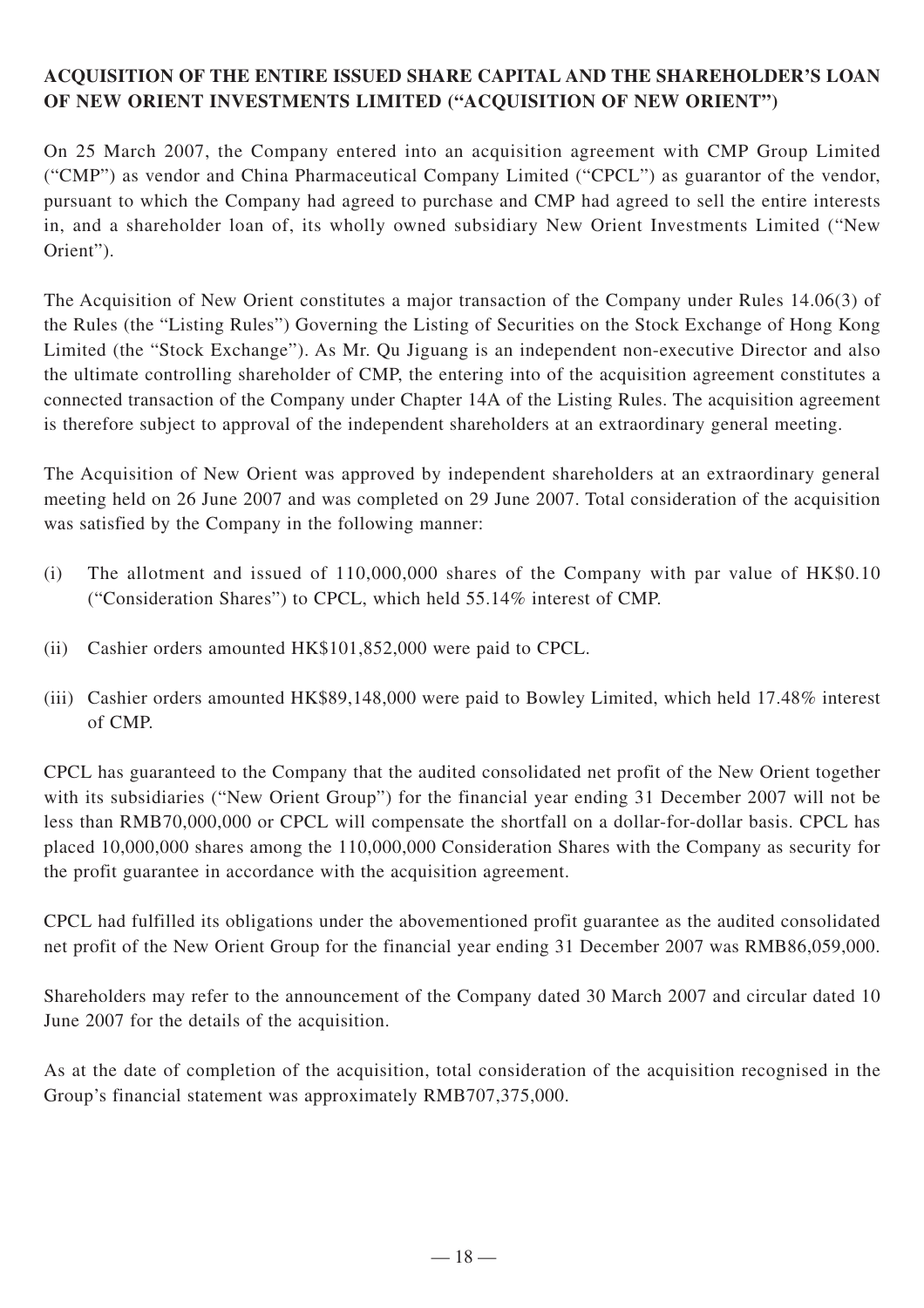## **EVENTS AFTER THE BALANCE SHEET DATE**

On 21 April 2008, the Board of Directors of Xi'an Lijun Pharmaceutical Co, Ltd. approved the announcement to cease the policy of early retirement allowance plan. These would become effective since 1 May 2008.

## **SHARE SUBDIVISION OF SHARE CAPITAL**

Pursuant to the resolutions passed at the extraordinary general meeting held on 28 August 2007, every one existing issued and unissued shares of HK\$0.10 each in the capital of the Company was subdivided into five shares of HK\$0.02 each with effect from 29 August 2007 and the subdivided shares should rank pari passu in all respects with each other and had the same rights and privileges and were subject to the restrictions contained in the Articles of Association of the Company.

## **SUFFICIENCY OF PUBLIC FLOAT**

Based on the information that is publicly available to the Company and within the knowledge of the Directors, it is confirmed that a sufficient public float of more than 25% of the issued capital of the Company has been maintained as at 31 December 2007.

# **MODEL CODE FOR SECURITIES TRANSACTIONS BY DIRECTORS**

The Board has adopted a code of conduct regarding Directors' securities transactions on terms no less exacting than the required standard set out in the Model Code for Securities Transactions by Directors of Listed Issuers as set out in Listing Rules. All Directors have confirmed that there were not any noncompliance with the standard set out in the Model Code and the Company's code of conduct regarding Directors' securities transactions during the year ended 31 December 2007.

## **DIVIDEND**

An interim dividend of HK\$0.01 per share was declared on 10 September 2007 and paid on 2 November 2007.

The Directors recommend the payment of a final dividend of HK\$0.006 per share. The final dividend is subject to approval by the shareholders at the annual general meeting to be held on 30 May 2008 and payable on 26 June 2008 if it is approved.

## **CORPORATE GOVERNANCE**

The Company complied with the Code on Corporate Governance Practices contained in Appendix 14 of the Listing Rules.